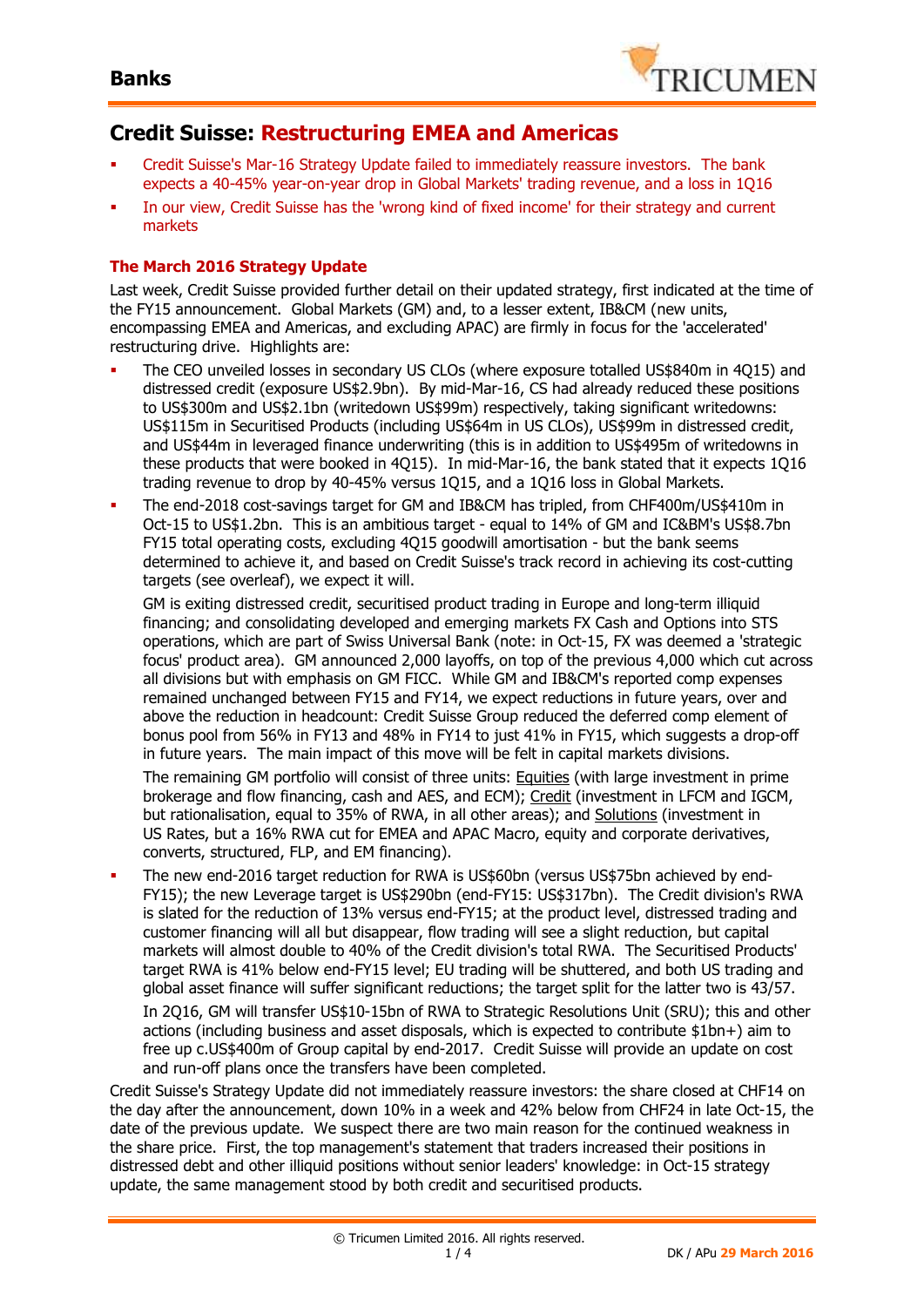

Second, the bank's track record in achieving its financial targets has been somewhat spotty over the years, especially with regards to adjusting its cost base to revenues (in contrast to 'straight' costcutting, where it was generally successful). In the chart below, we highlight some key financial targets over the past nine years. Information has been drawn almost exclusively from CS' investor presentations, as these are documents where banks communicate key issues and targets. Among the targets shown, the latest three are:

- In Feb-13, CS announced its long-term goal of having RWA split 50-50 between capital markets (Investment Bank, under the pre-4Q15 structure) and wealth management units. This is an old target, but there are clear parallels with the bank's current goals. In 3Q15, under the old structure and excluding CC & Shared Services, Strategic IB accounted for 57% RWA, versus 38% for Private Banking and Wealth Management. In FY15, under the new structure (and based on our estimates of RWA allocations in Swiss Universal Bank and APAC), capital markets consumed US\$114bn of RWA versus US\$56bn for wealth management units. However, we expect that Credit Suisse will meet its target - announced in Mar-16 - of reducing Global Markets' RWA to US\$60bn by the end of 2016, thus likely achieving the 50-50 target split.
- Thus far, capital markets divisions (previously known as Strategic Investment Bank) missed their Feb-14 long-term 'business-as-usual' cost/income target of <70%, albeit narrowly: excluding goodwill amortisation in 4Q15, the three capital markets divisions reported cost/income of 69% and 71% in FY13 and FY14 (the latter being a 'normal year' according to the bank's new RoRC target) and a whopping 87% in a very difficult FY15.
- In its Oct-15 Investor Day, IB&CM (ex-APAC) stated that it will focus on M&A/Advisory and ECM revenue: by end-2018, these areas, for which CS projects CAGR of 18% and 6%, respectively, will aim to generate 50%+ of IB&CM's total revenue excluding securitised products. The division is already very close to achieving this goal: our calculation (which includes underwriting revenues booked in GM) suggests that M&A and ECM fees accounted for 38%, 42% and 47% of the division's total FY13, FY14 and FY15 revenue. Credit Suisse also projects a reduction in leverage finance fees from 46% of the FY14 total to just 33% in FY18, which will contribute to the target.



Source: Credit Suisse, Tricumen analysis. Notes: (1) This chart builds on our previous publications: 'Capital Markets planning' (Apr-13); and 'Credit Suisse: Prime Service, IB targets and achievements (Dec-14). Both reports are available on http://www.tricumen.com. (2) Dates in textboxes indicate the date of the announcement; the symbols indicate whether the targets was achieved during the period specified when the announcement was first made, or updated. (3) Operating revenue excludes DVA/equivalents and items that occurred outside of the regular course of business. (4) Operating expenses exclude commission, provision for credit losses and goodwill amortisation; litigation-related items, severance payments, losses on disposal of assets and similar items are all included, as they all occurred in the course of regular business. (5) FY11-FY15 financials and FTEs are shown as reported in the post-4Q15 structure; Tricumen adjusted prior years.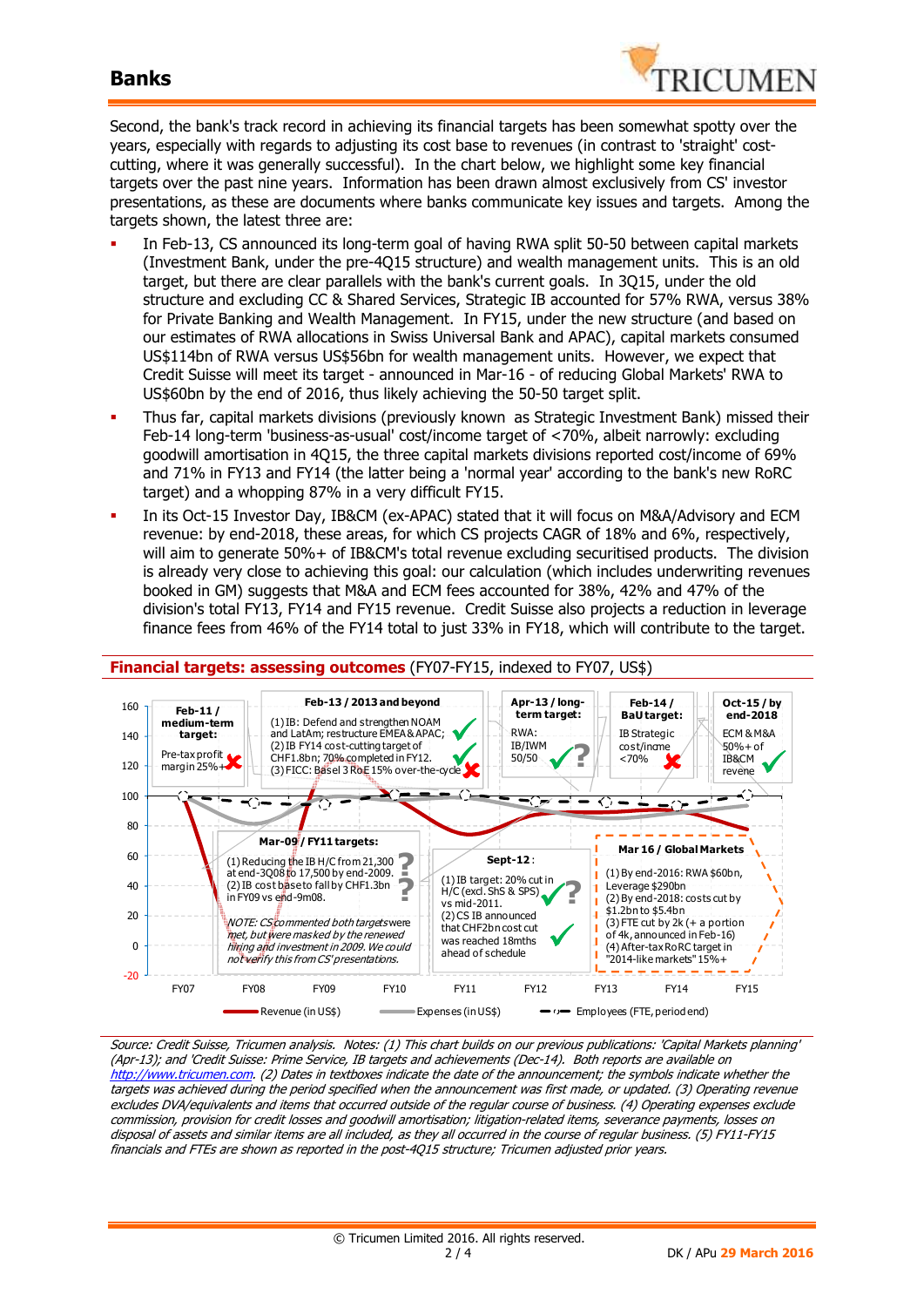

#### **Cross-selling opportunities**

Credit Suisse assessed all product divisions on four criteria: 'resource' (capital) usage; quality of earnings (volatility, counter-cyclicality, and operating leverage); client connectivity; and the current competitive market position and the outlook.

The competitive positioning and client connectivity are critical: under the post-4Q15 structure, capital markets units' primary role seems to be supporting wealth management and primary/issuance units. For example, Prime Services failed Credit Suisse's internal test on after-tax RoC and RWA/leverage usage, but the bank deems its connectivity to IWM 'medium' and its competitive standing in the Top 3, and will (selectively) invest in this area. Macro products - which also fail RoC and RoRWA tests and have 'medium' connectivity - will, with the exception of US Rates, be the subject of further cuts.

The bank's maintain/invest approach to equities makes sense: it has competitive and RoRC-profitable franchise. Connectivity with IWM is strong for both cash equity and retail structured equity derivative products, although there are dangers in having an equity derivatives business that is wholly reliant on retail structured products, as this can lead to too much one way risk: retail and HNWI investors tend to follow trends.

The bank's greatest challenge is in its FICC business mix, which has historically been skewed towards spread products, including MBS, flow, structured and distressed credit. The greatest potential synergies with wealth management, however, are in macro products. In the chart below, we compare Credit Suisse's and UBS' revenue mix. The latter has a product revenue mix that is better suited to gaining the most out of the wealth client base. Credit Suisse, by contrast, has not, despite years of effort, managed to grow its FX and rates trading businesses to a level where they can provide a meaningful support to wealth management.

The biggest stand out is Credit Suisse's securitisation business, which has no connectivity with IWM. In the past, this has been a stand-alone business with its own client base, high revenues and return on capital. In recent quarters, however, issuance and trading outside agencies has significantly declined; this, coupled with writedowns mentioned above, has put a significant dent in the bank's fixed income revenues. The rationalisation of the US franchise and exit from the European market is a sensible start.

In short, the bank has, in our view, the 'wrong kind of fixed income' for their strategy and current markets.



#### **Business mix and cross selling opportunity:** Credit Suisse vs UBS

Source: Tricumen.